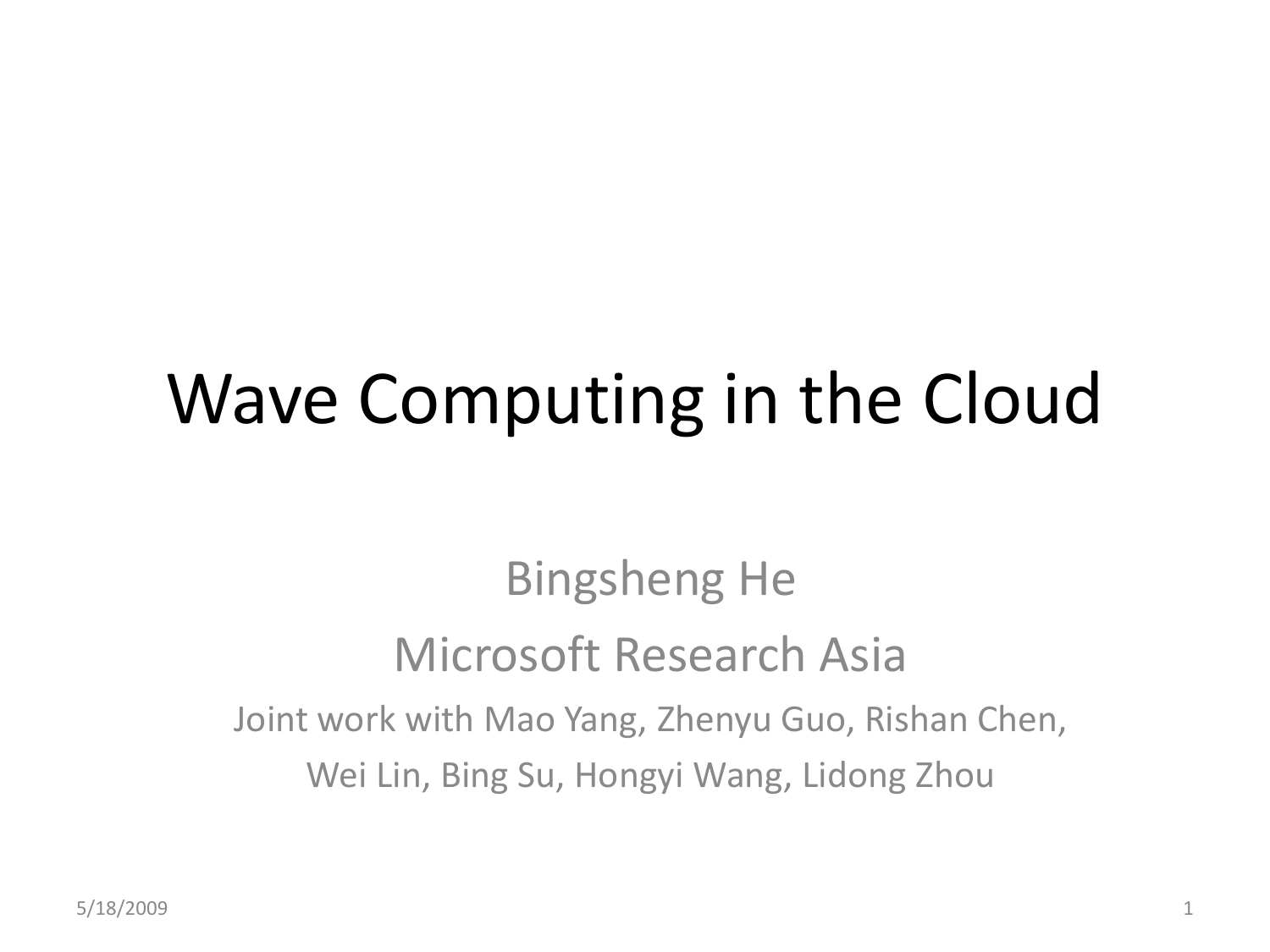#### My Dream Wave Computing

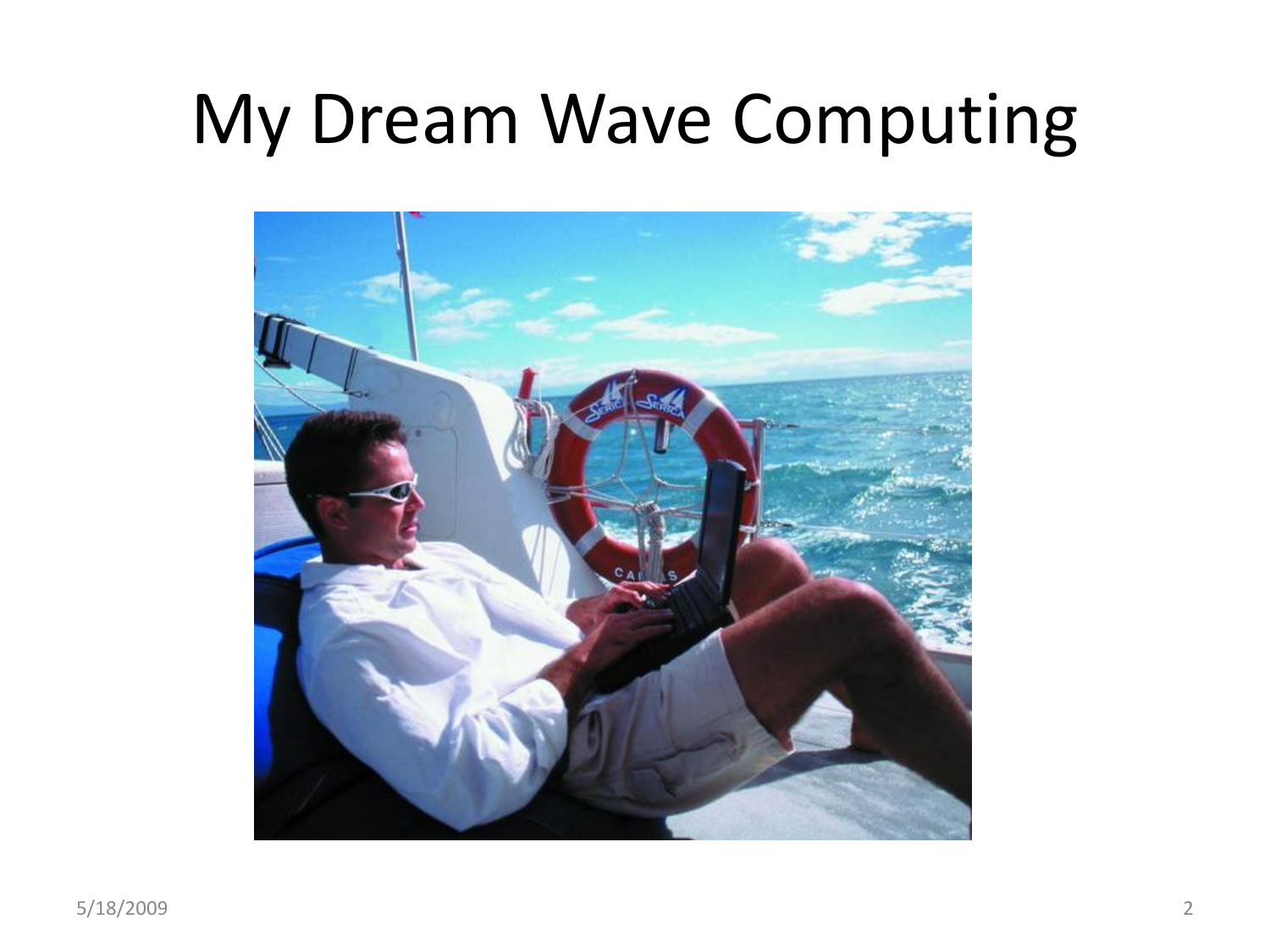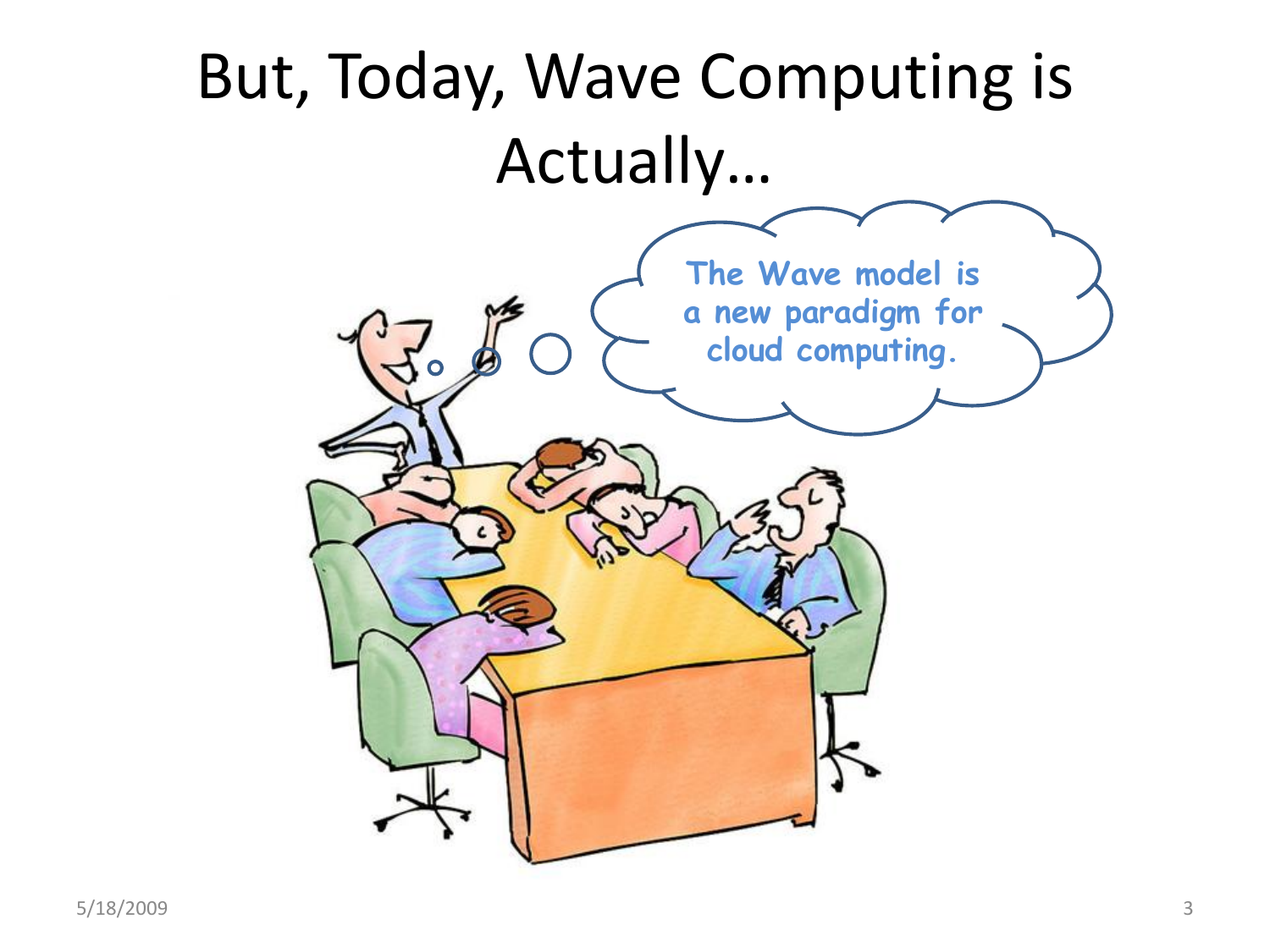#### State-of-the-art in the Cloud

- We provide scalability and faulttolerance on thousands of machines. - We provide the query interference using high level languages.

(MapReduce and its brothers: **G**. **Y**. **M**. )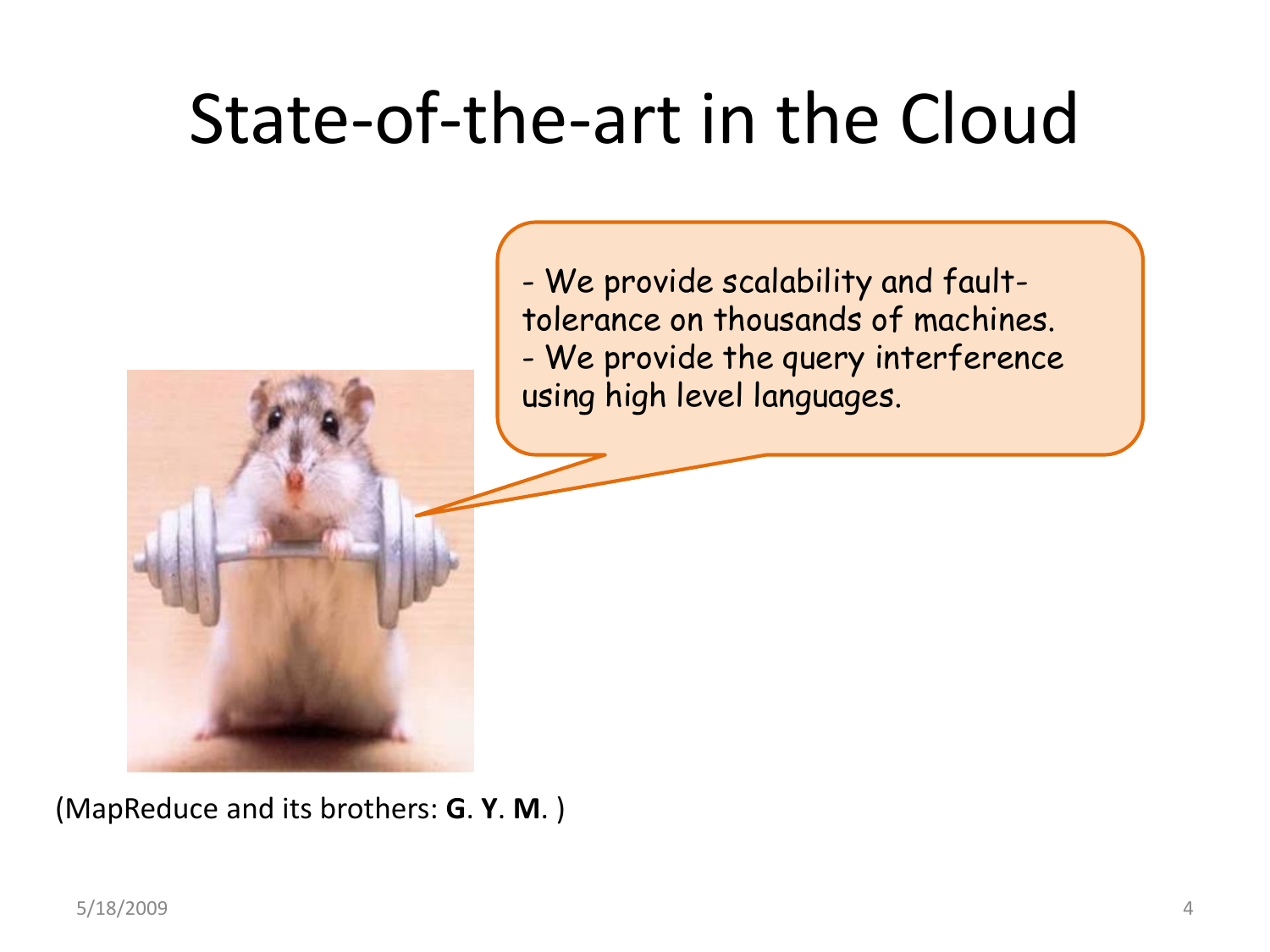## Are G.Y.M.'s Executions Optimal?



- We looked at a query trace from a production system (20 thousand queries, 29 million machine hours). - We focused on the I/O and computation efficiency.

(Mr. Leopard)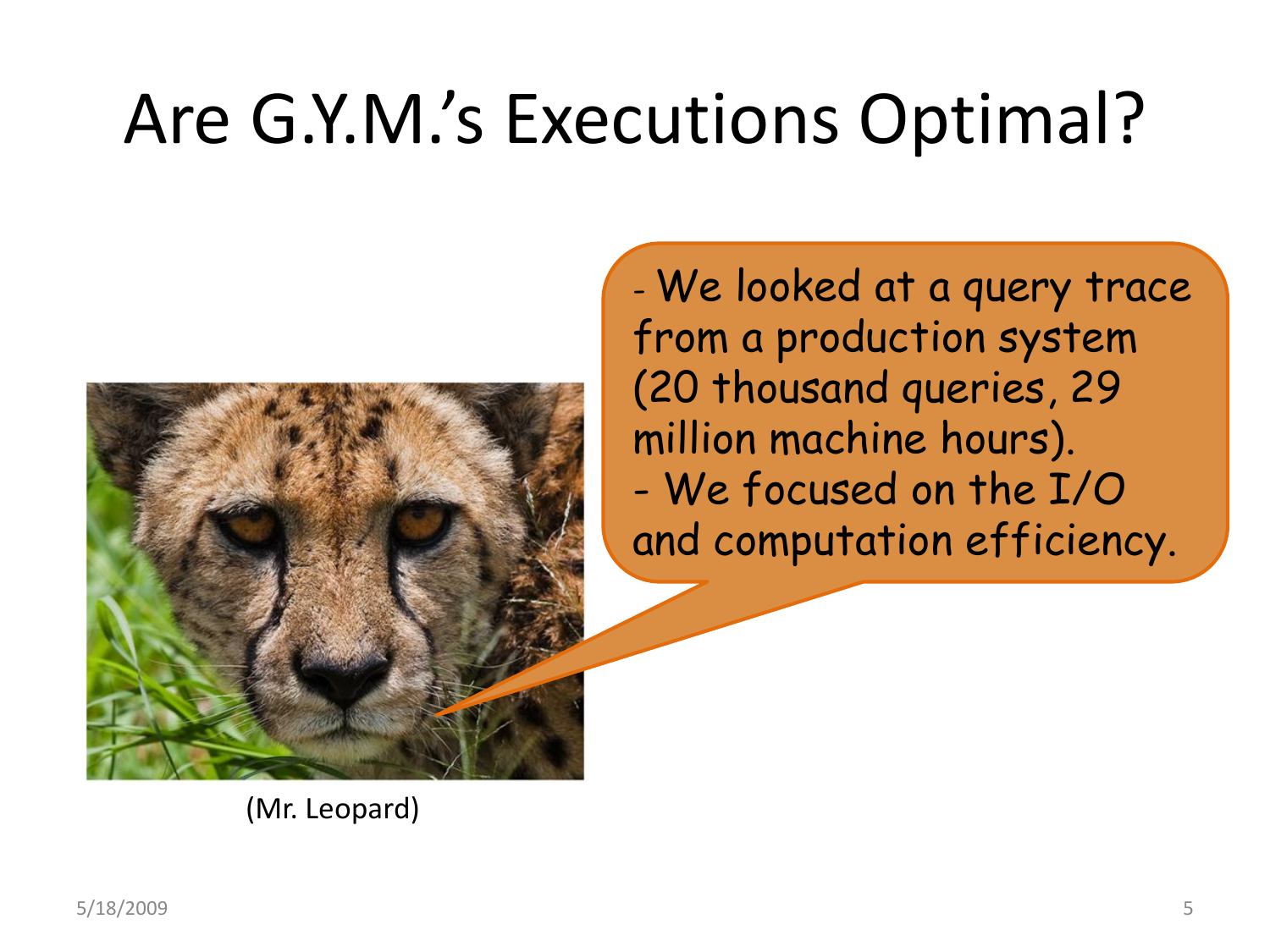#### Our Finding: "Far From Ideal"

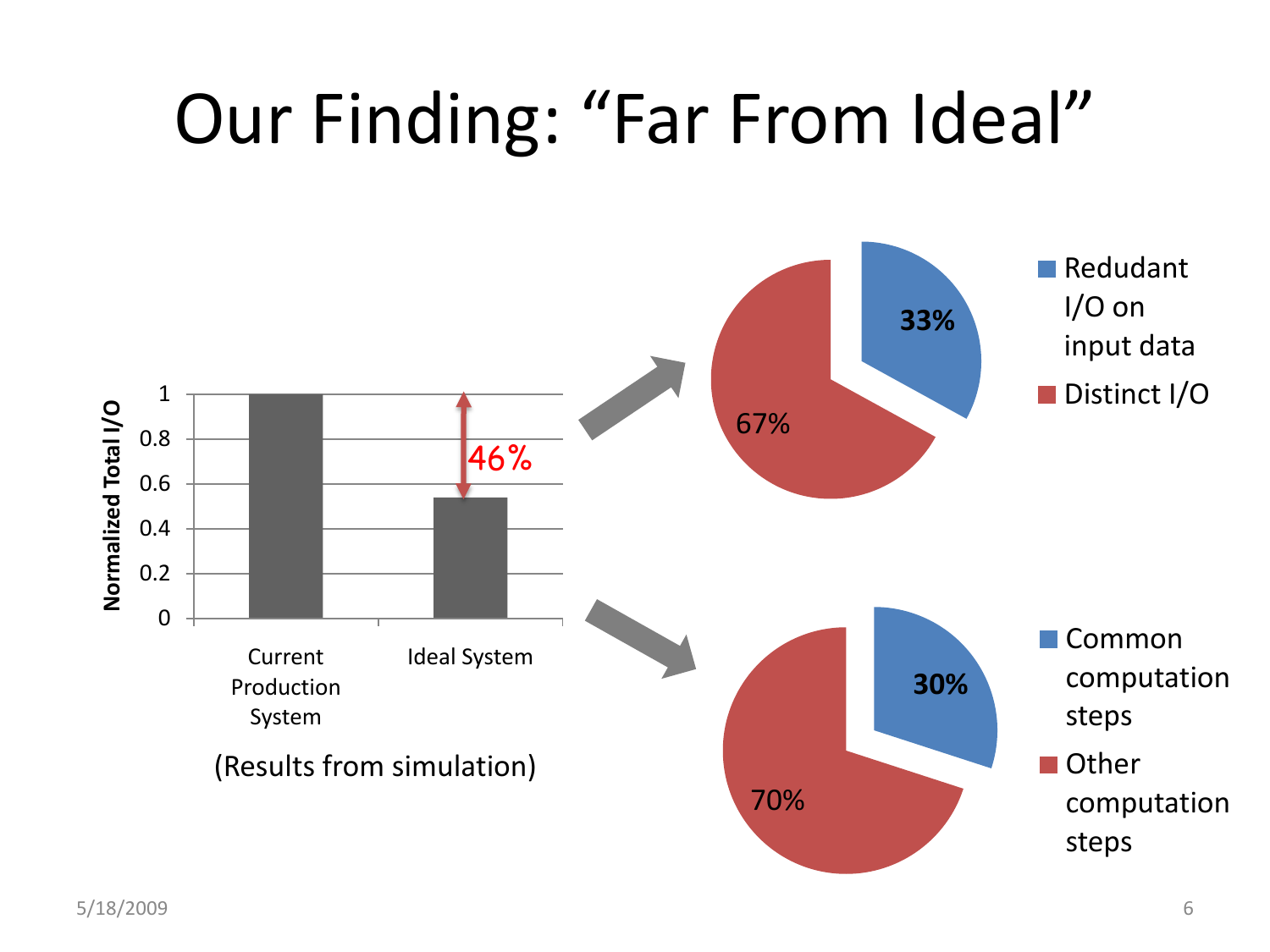## I/O Redundancy

- Two sample workloads
	- Obtaining the top ten hottest Chinese pages daily
	- Obtaining the top ten hottest English pages daily

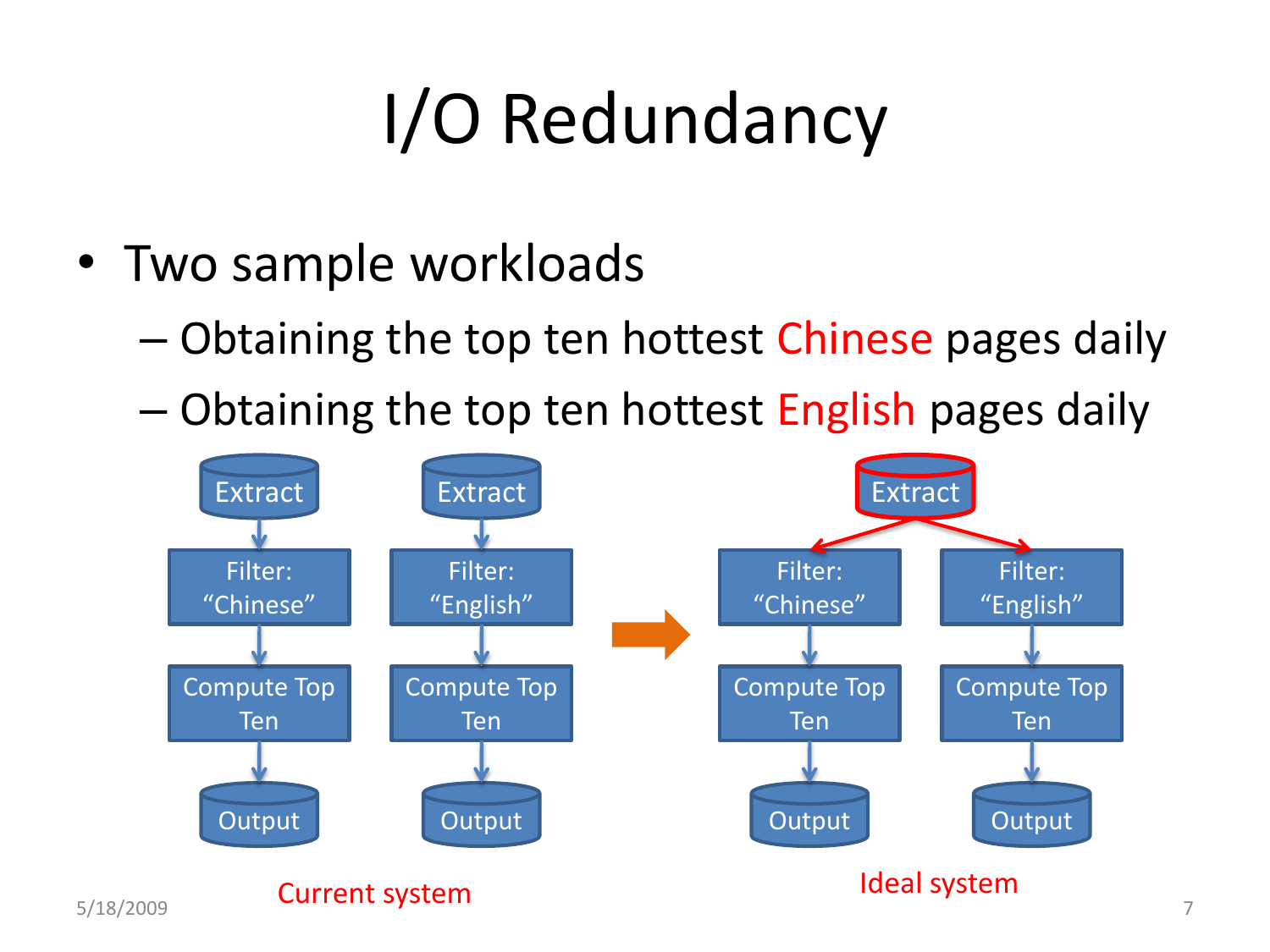#### Computation Redundancy

- Two sample workloads
	- Obtaining the top ten hottest Chinese pages daily
	- Obtaining the top ten hottest Chinese pages weekly

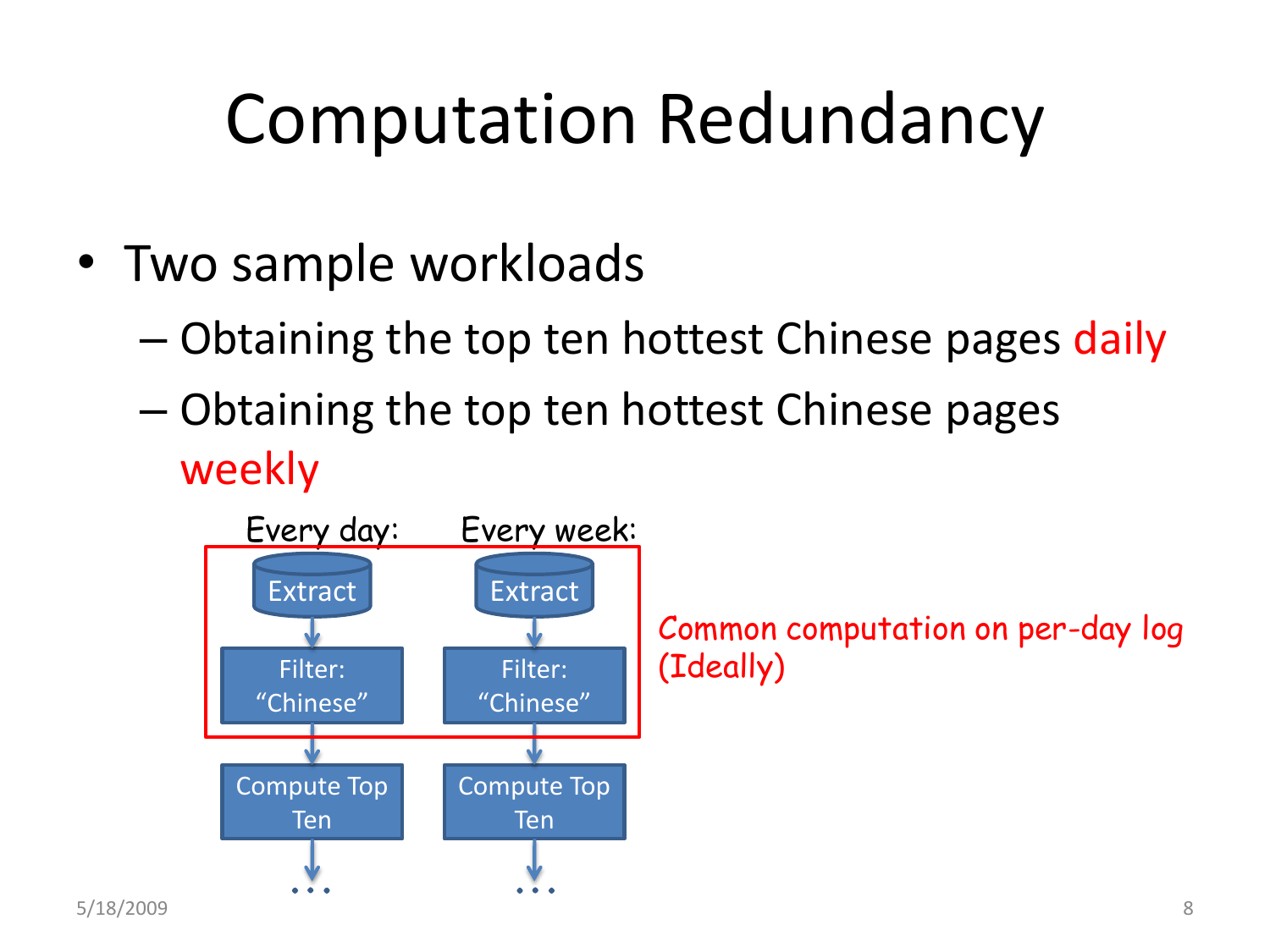# Why?

Correlations among queries

– Temporal correlations among queries

(A series of queries with recurrent computation)

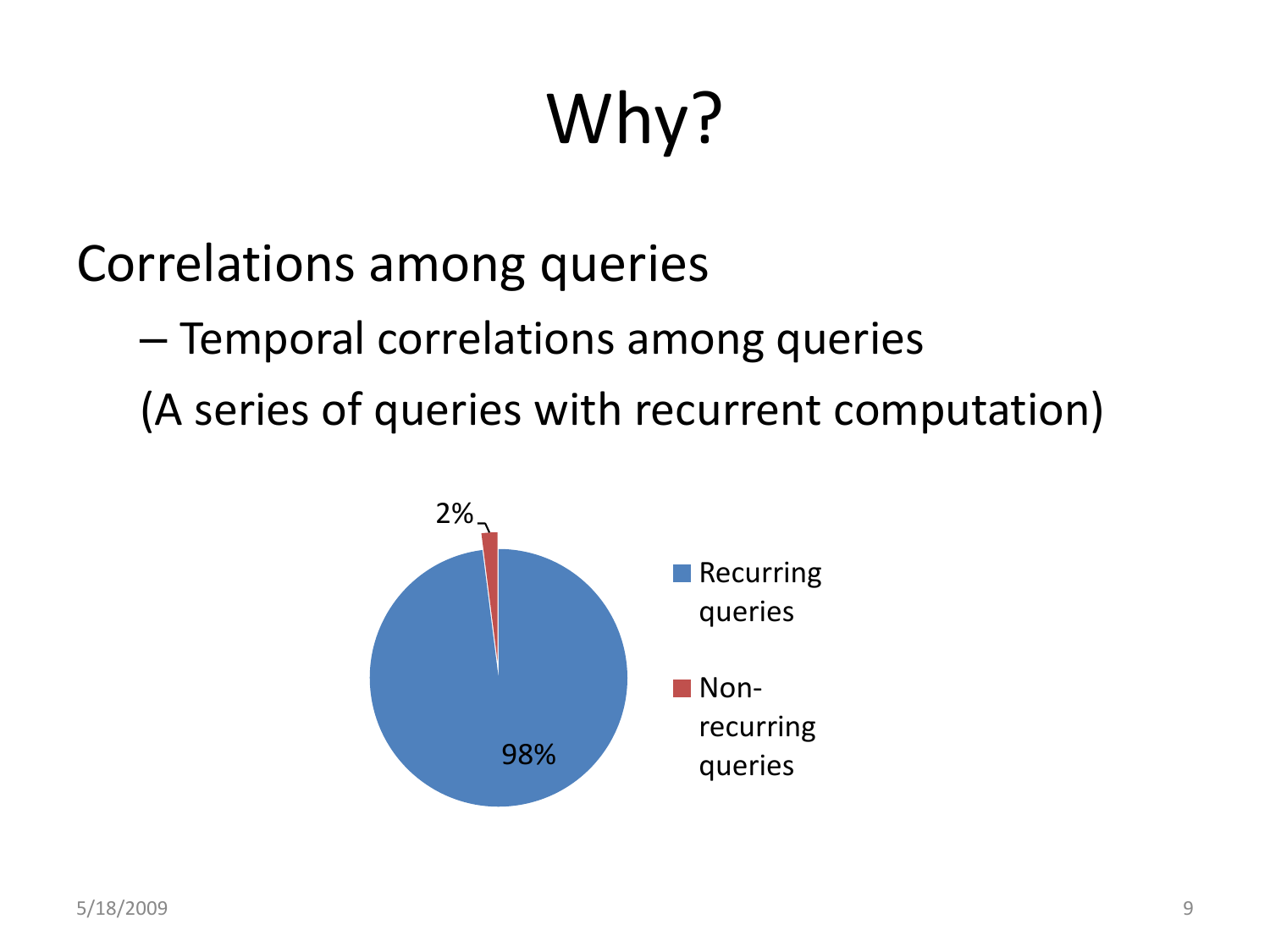# Why?

Correlations among queries

– Spatial correlations among queries (Input data are targeted by multiple individual queries)

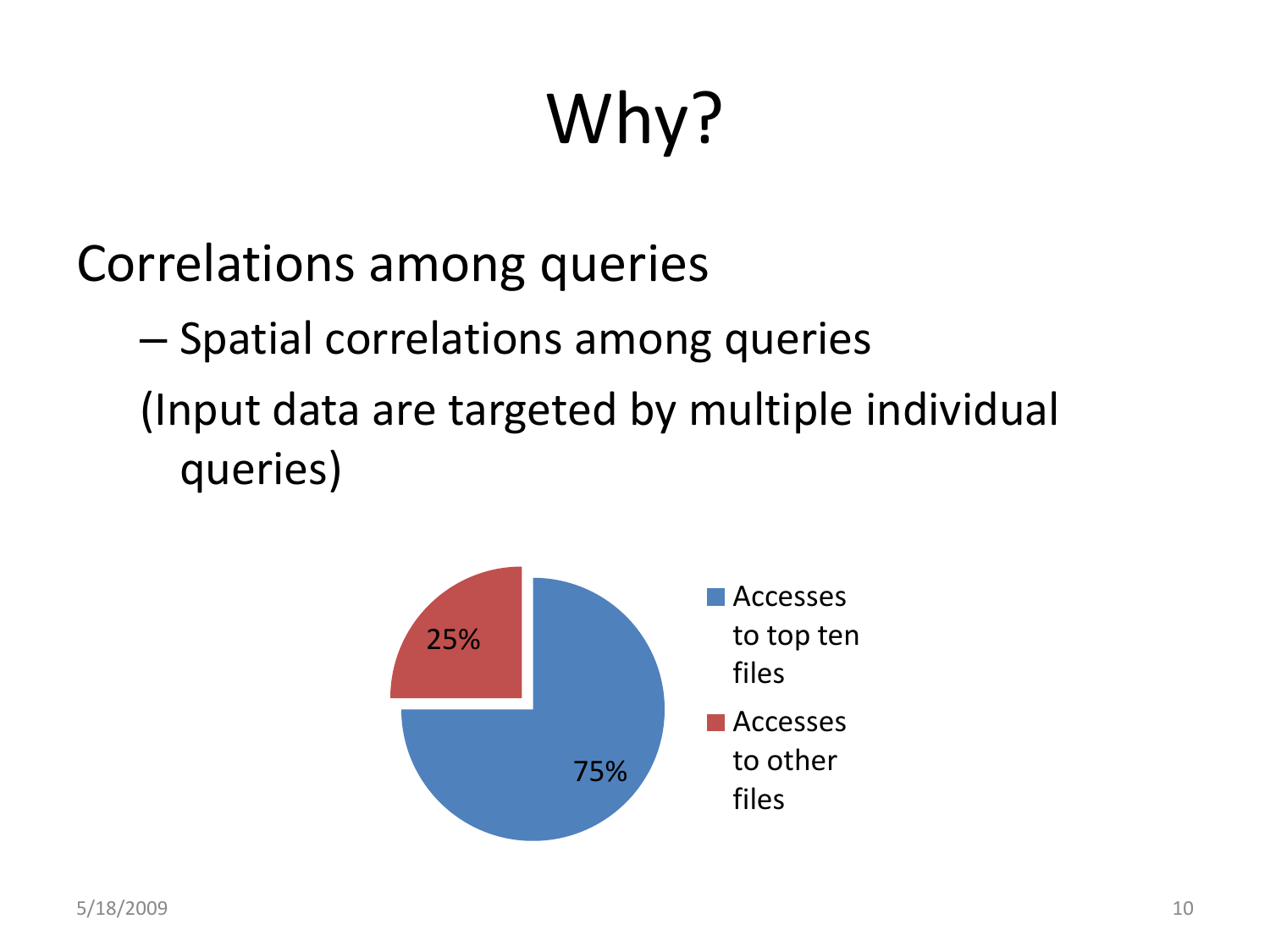#### How To Exploit the Correlations?



Err… This is a little tricky. What about developing these?

- a probabilistic model on scheduling
- the input data access
- a predictive cache server
- a speculative query decomposer.



(Mr. Leopard)

No… Let's K.I.S.S.:

- Since correlations are inherent, we need a notion to capture them.

- Our solution is the Wave model to capture the correlation for both the user and the system.

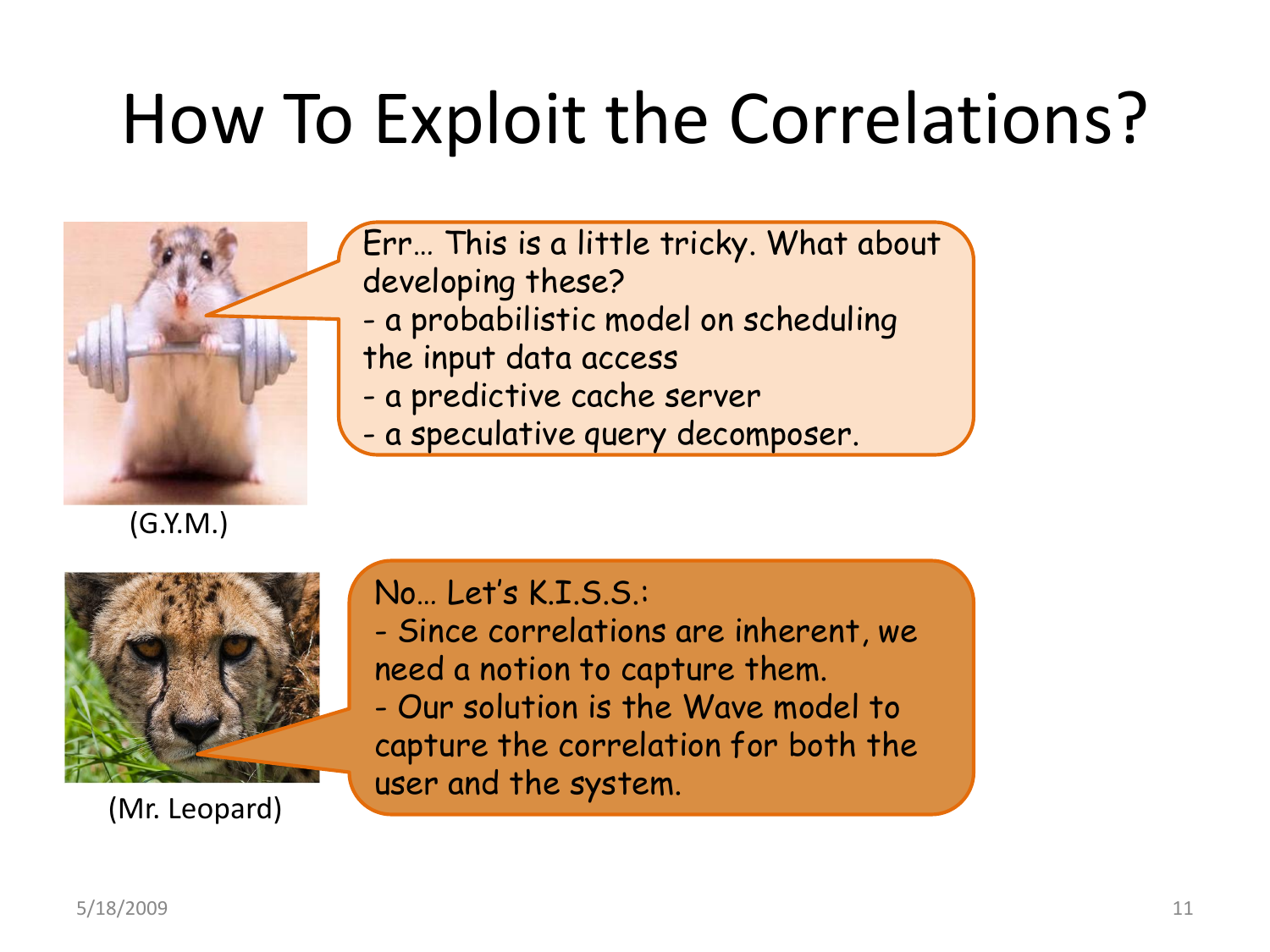## The Wave Model

- Key concepts capturing the correlation among queries
	- Data: not a static file, but a stream with periodically updated (*append-only*)
	- Query: computation on the input stream
	- Query series: recurrent computation on the stream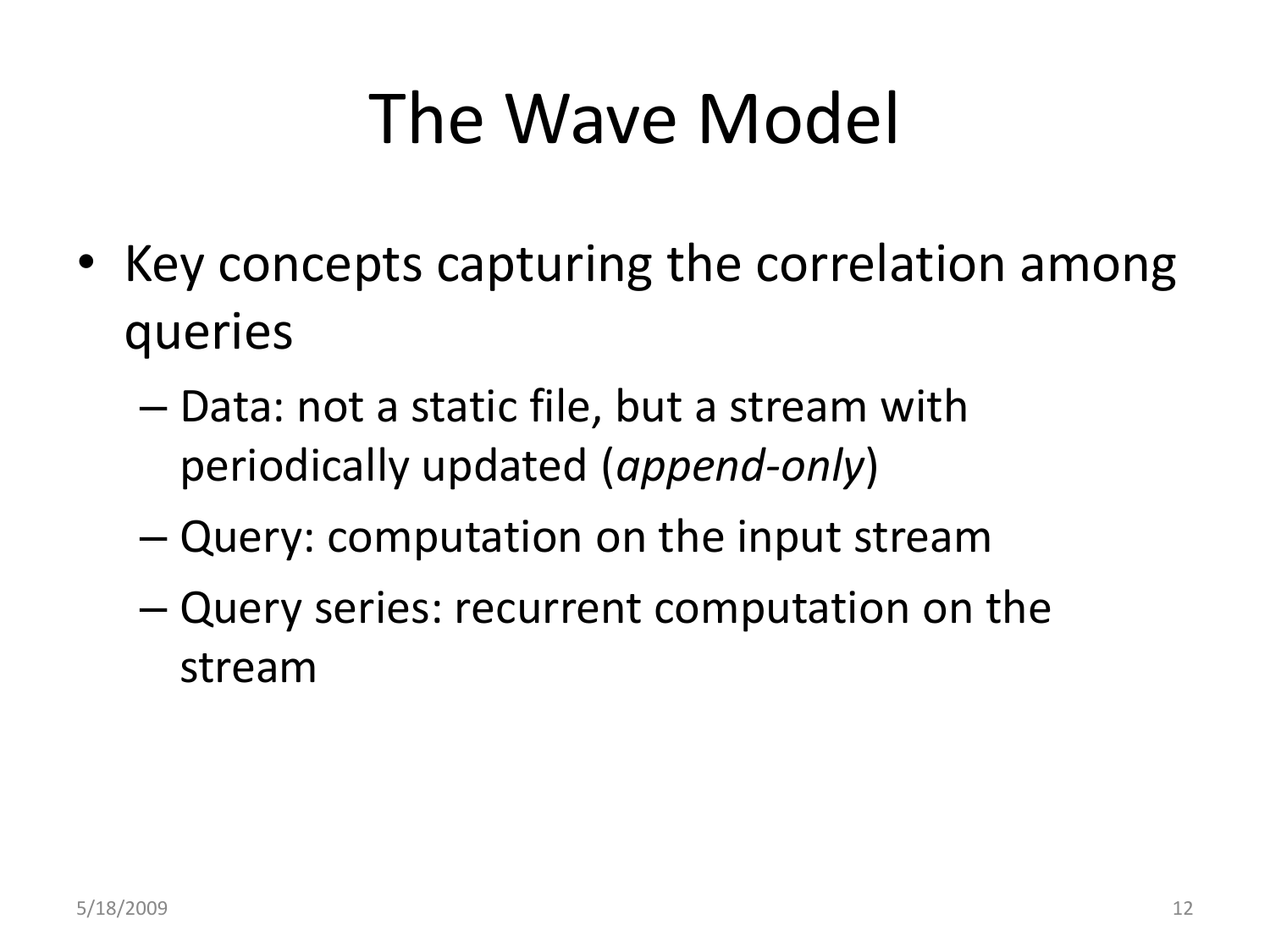#### Optimization Opportunities in Waves

- Shared scan
	- Identifies the same input stream accesses among queries
- Shared computation
	- Identifies common computation steps among queries
- Query decomposition
	- Decomposes a query into a series of smaller queries
	- Uncovers more opportunities for shared scan and computation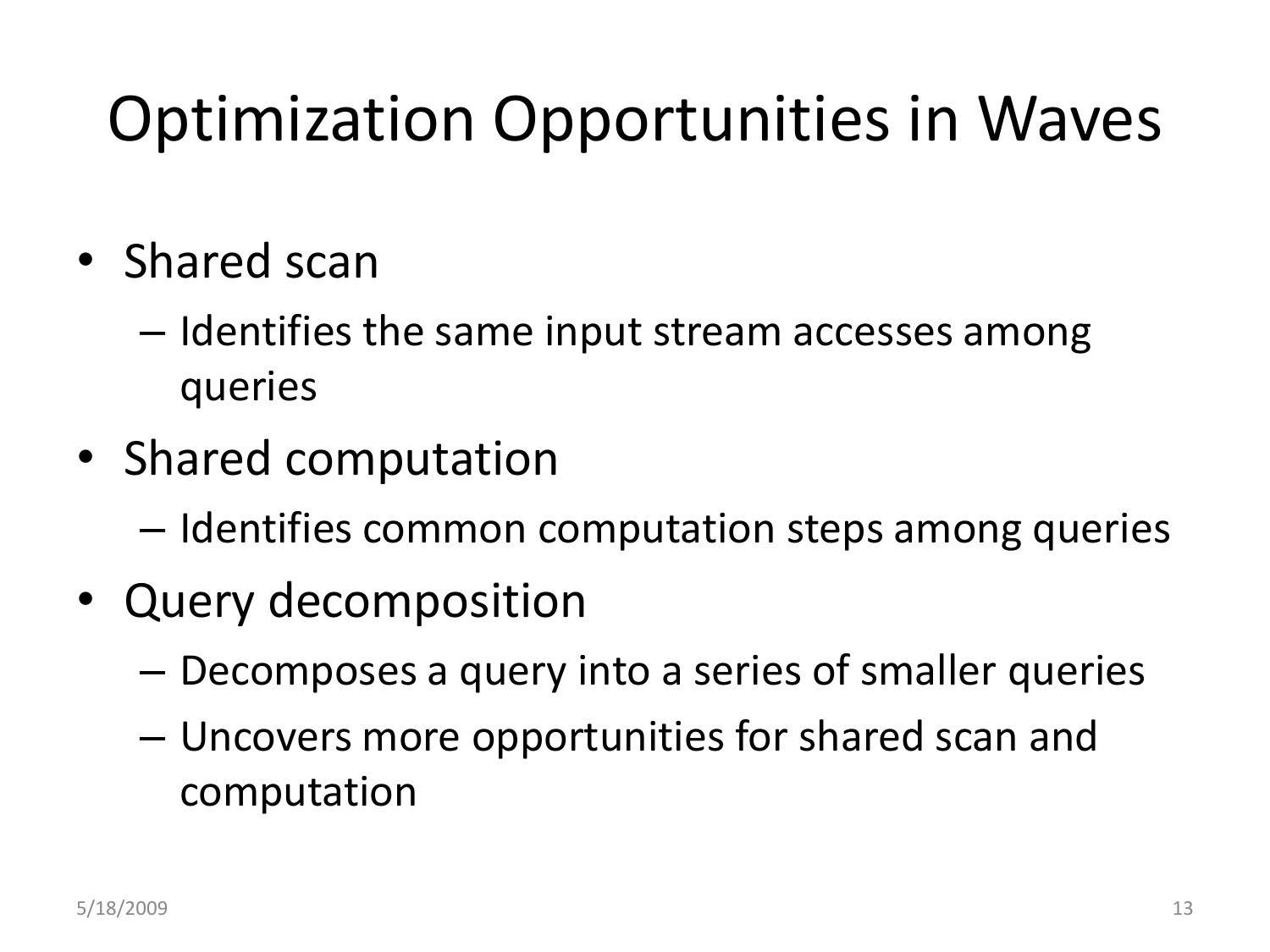### Query Optimizations in Wave Computing



- 
- Form jumbo queries
- Optimizations on jumbo queries
	- Shared scan and computation

Query series 1: Obtaining the top ten hottest Chinese pages daily; Query series 2: Obtaining the top ten hottest English pages daily; Query series 3: Obtaining the top ten hottest Chinese pages weekly;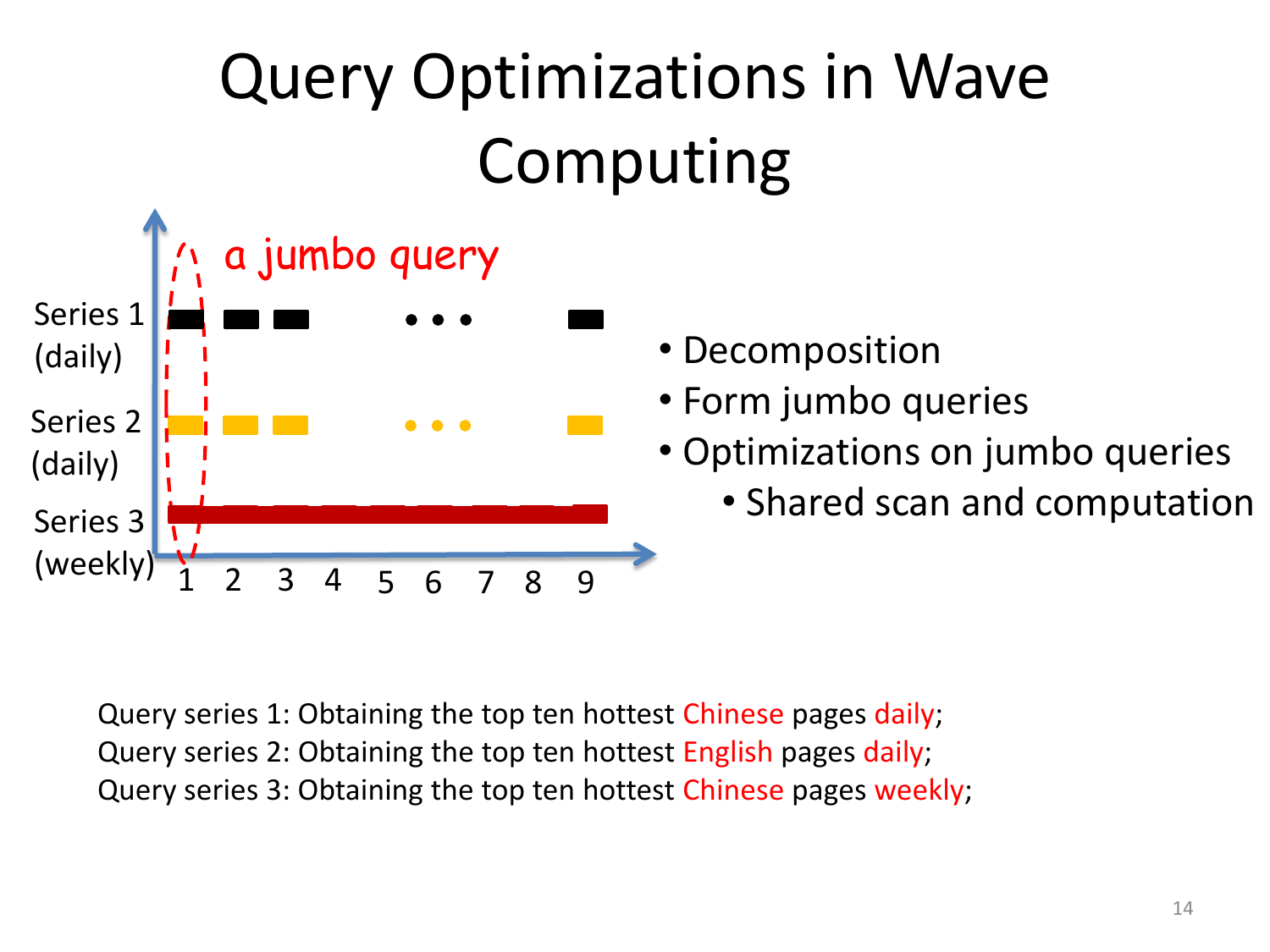#### Ultimate (Wave+Cloud)

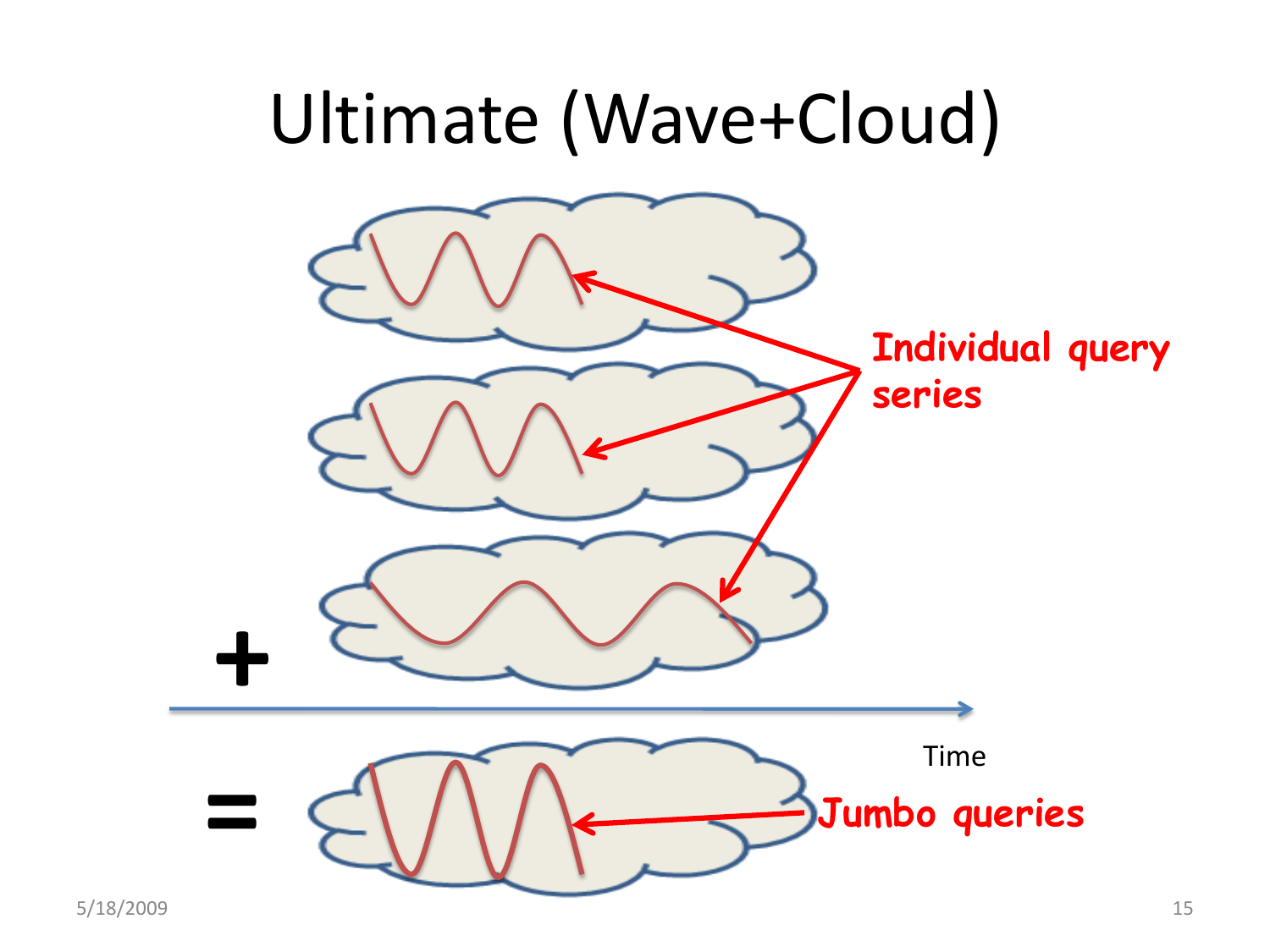## Comet: Integration into DryadLINQ

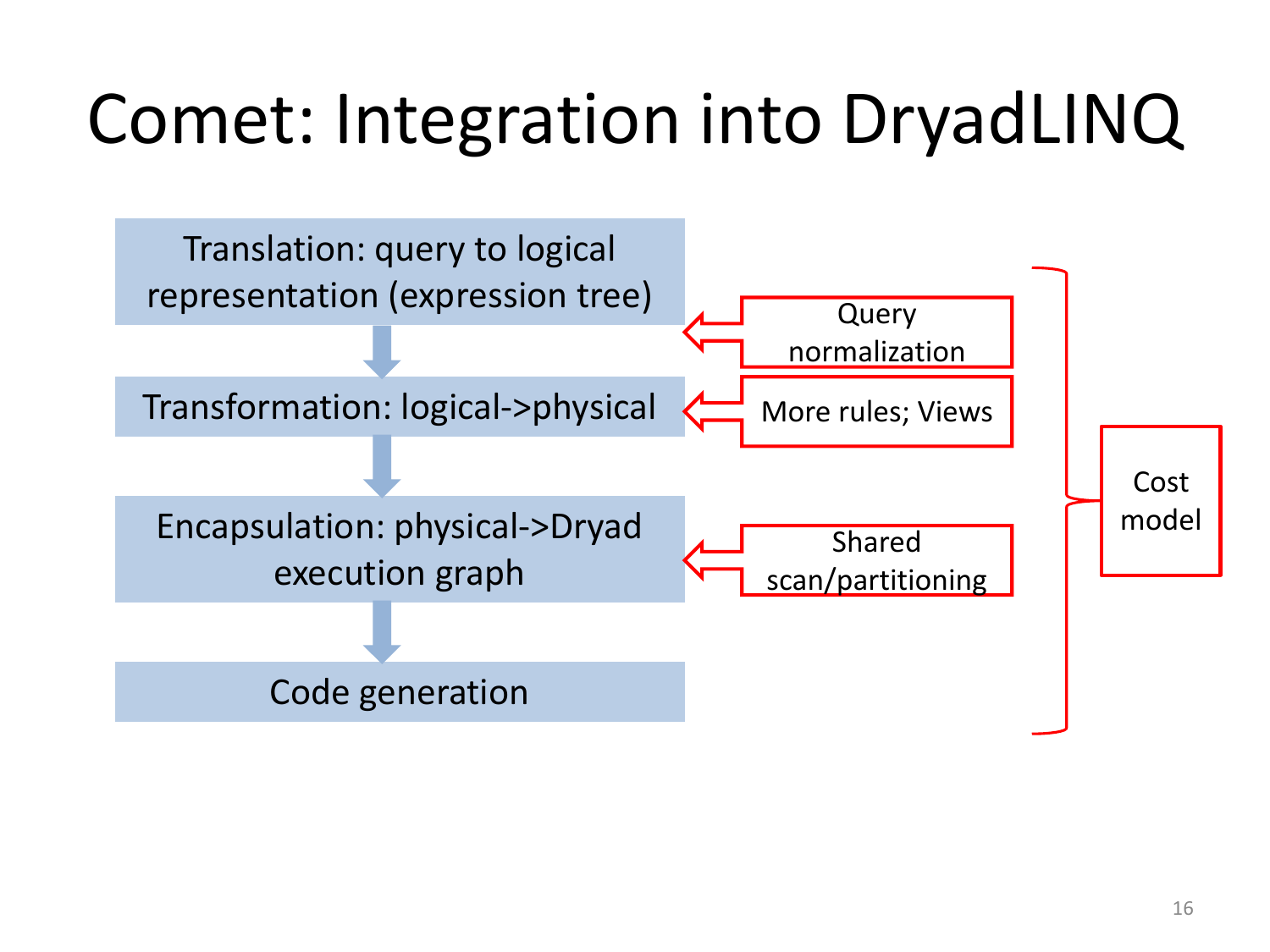#### An Example of Query Decomposition in DryadLINQ

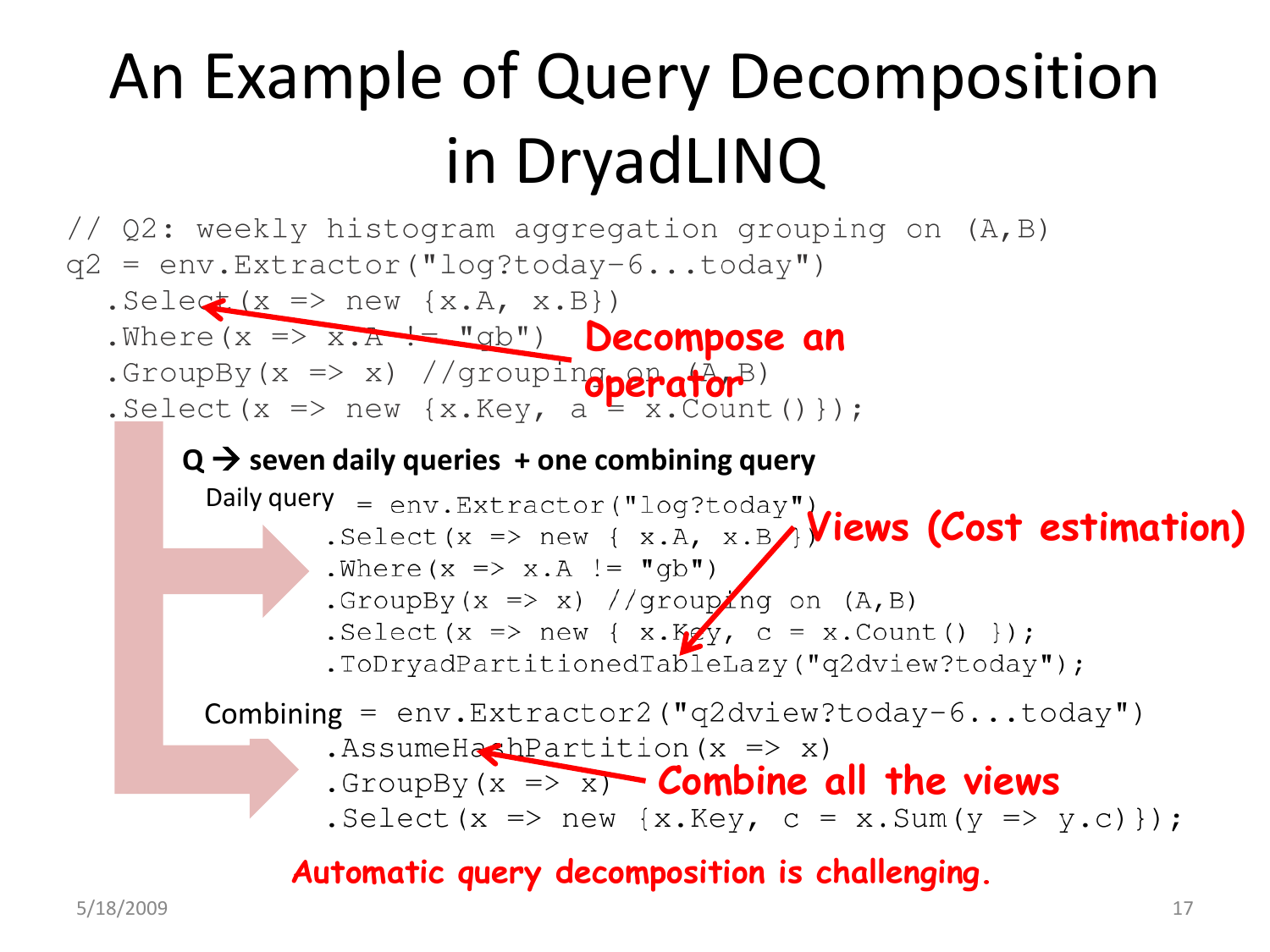## Micro Benchmark

- Overall effectiveness
	- Logical optimization of Comet reduces 12.3% of total I/O.
	- Full (Logical + Physical optimizations) of Comet reduces 42.3% of total I/O.



*(Running three sample queries on one week data of around 120 GB; A cluster of 40 machine*) 18